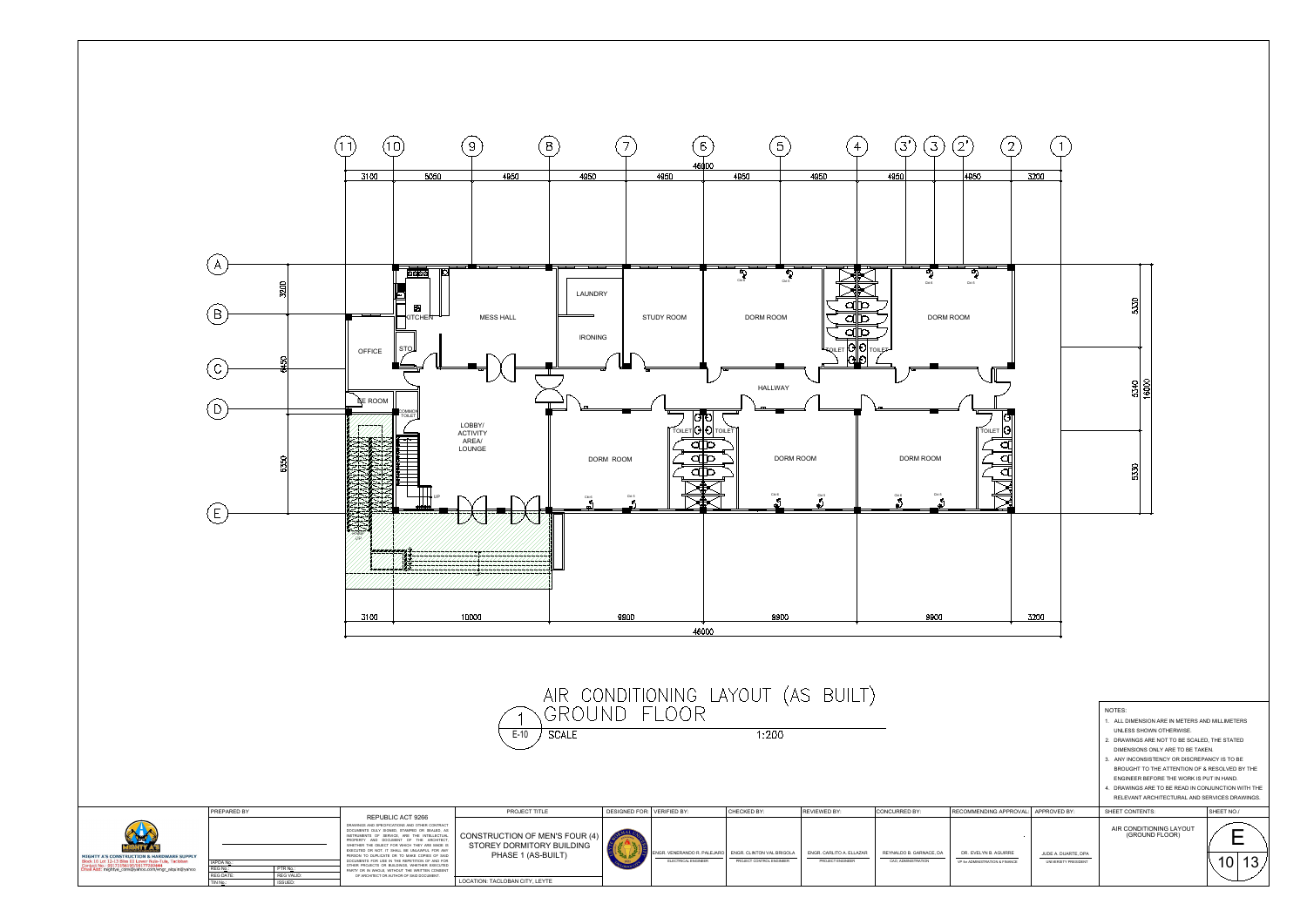LOCATION: TACLOBAN CITY, LEYTE

REG DATE:<br>TIN N<u>o</u>.:

REG N<u>o.: PTR No.:</u><br>REG DATE: REG VALID:<br>TIN N<u>o</u>.: ISSUED: REG VALID:



|                                              | $\mathbf 6$<br>46000        | 5                                                                                                                                                                                                                                                                                                                                                                                                                      | 4                                                                                                                      | $\overline{3}$<br>$\mathfrak{Z}$                | 2'<br>$\overline{2}$                                                                                                                                                                                                                                                                                                                                |                                             |                                                                                                                                                                                                                                                                                                                                                                                                                             |               |
|----------------------------------------------|-----------------------------|------------------------------------------------------------------------------------------------------------------------------------------------------------------------------------------------------------------------------------------------------------------------------------------------------------------------------------------------------------------------------------------------------------------------|------------------------------------------------------------------------------------------------------------------------|-------------------------------------------------|-----------------------------------------------------------------------------------------------------------------------------------------------------------------------------------------------------------------------------------------------------------------------------------------------------------------------------------------------------|---------------------------------------------|-----------------------------------------------------------------------------------------------------------------------------------------------------------------------------------------------------------------------------------------------------------------------------------------------------------------------------------------------------------------------------------------------------------------------------|---------------|
| 950                                          |                             | 4950                                                                                                                                                                                                                                                                                                                                                                                                                   | 4950                                                                                                                   | 4950                                            | 4950<br>3200                                                                                                                                                                                                                                                                                                                                        |                                             |                                                                                                                                                                                                                                                                                                                                                                                                                             |               |
| __<br>Y ROOM                                 |                             | $\begin{picture}(180,10) \put(0,0){\line(1,0){100}} \put(10,0){\line(1,0){100}} \put(10,0){\line(1,0){100}} \put(10,0){\line(1,0){100}} \put(10,0){\line(1,0){100}} \put(10,0){\line(1,0){100}} \put(10,0){\line(1,0){100}} \put(10,0){\line(1,0){100}} \put(10,0){\line(1,0){100}} \put(10,0){\line(1,0){100}} \put(10,0){\line(1,0){100}}$<br>____<br>---<br>$\bigotimes_{\mathrm{Cat}\, \mathfrak{S}}$<br>DORM ROOM | - 1<br>╌<br>D<br>a<br>b<br>a<br>b<br>a<br>$\boxed{\text{lower}} \overline{ \bigodot   \bigodot \text{lower}}$<br>lGllo | $\overline{\mathcal{L}}$<br>______<br>DORM ROOM | $\begin{picture}(120,10) \put(0,0){\line(1,0){15}} \put(15,0){\line(1,0){15}} \put(15,0){\line(1,0){15}} \put(15,0){\line(1,0){15}} \put(15,0){\line(1,0){15}} \put(15,0){\line(1,0){15}} \put(15,0){\line(1,0){15}} \put(15,0){\line(1,0){15}} \put(15,0){\line(1,0){15}} \put(15,0){\line(1,0){15}} \put(15,0){\line(1,0){15}} \put(15,0){\line($ |                                             | 5330                                                                                                                                                                                                                                                                                                                                                                                                                        |               |
| $\sqrt{\frac{1}{10}}$ TOILET $\sqrt{9}$<br>a | G                           | <b>HALLWAY</b><br>DORM ROOM                                                                                                                                                                                                                                                                                                                                                                                            | $\circ$ to<br>$\sqrt{\frac{1}{2}}$ TOILET $\left \Theta\right $ O TOILET<br>þ<br>ď<br>b<br>a                           | DORM ROOM                                       |                                                                                                                                                                                                                                                                                                                                                     |                                             | 16000<br>5340                                                                                                                                                                                                                                                                                                                                                                                                               |               |
|                                              |                             | Ckt 5<br>Ckt 6                                                                                                                                                                                                                                                                                                                                                                                                         | b<br>a                                                                                                                 | Ckt 6                                           | $rac{Ck1.5}{8}$                                                                                                                                                                                                                                                                                                                                     |                                             | 5330                                                                                                                                                                                                                                                                                                                                                                                                                        |               |
|                                              | 46000                       | 9900                                                                                                                                                                                                                                                                                                                                                                                                                   |                                                                                                                        | 9900                                            | 3200                                                                                                                                                                                                                                                                                                                                                |                                             |                                                                                                                                                                                                                                                                                                                                                                                                                             |               |
|                                              |                             | NING LAYOUT (AS BUILT)<br>.OOR<br>1:200                                                                                                                                                                                                                                                                                                                                                                                |                                                                                                                        |                                                 |                                                                                                                                                                                                                                                                                                                                                     |                                             | NOTES:<br>1. ALL DIMENSION ARE IN METERS AND MILLIMETERS<br>UNLESS SHOWN OTHERWISE.<br>2. DRAWINGS ARE NOT TO BE SCALED, THE STATED<br>DIMENSIONS ONLY ARE TO BE TAKEN.<br>3. ANY INCONSISTENCY OR DISCREPANCY IS TO BE<br>BROUGHT TO THE ATTENTION OF & RESOLVED BY THE<br>ENGINEER BEFORE THE WORK IS PUT IN HAND.<br>4. DRAWINGS ARE TO BE READ IN CONJUNCTION WITH THE<br>RELEVANT ARCHITECTURAL AND SERVICES DRAWINGS. |               |
| <b>VERIFIED BY:</b>                          |                             | CHECKED BY:                                                                                                                                                                                                                                                                                                                                                                                                            | REVIEWED BY:                                                                                                           | CONCURRED BY:                                   | RECOMMENDING APPROVAL: APPROVED BY:                                                                                                                                                                                                                                                                                                                 |                                             | SHEET CONTENTS:                                                                                                                                                                                                                                                                                                                                                                                                             | SHEET NO./    |
| ELECTRICAL ENGINEER                          | ENGR. VENERANDO R. PALEJARO | ENGR. CLINTON VAL BRIGOLA<br>PROJECT CONTROL ENGINEER                                                                                                                                                                                                                                                                                                                                                                  | ENGR. CARLITO A. ELLAZAR<br>PROJECT ENGINEER                                                                           | REYNALDO B. GARNACE, DA<br>CAO, ADMINISTRATION  | DR. EVELYN B. AGUIRRE<br>VP for ADMINISTRATION & FINANCE                                                                                                                                                                                                                                                                                            | JUDE A. DUARTE, DPA<br>UNIVERSITY PRESIDENT | AIR CONDITIONING LAYOUT (SECOND FLOOR)                                                                                                                                                                                                                                                                                                                                                                                      | E<br>13<br>11 |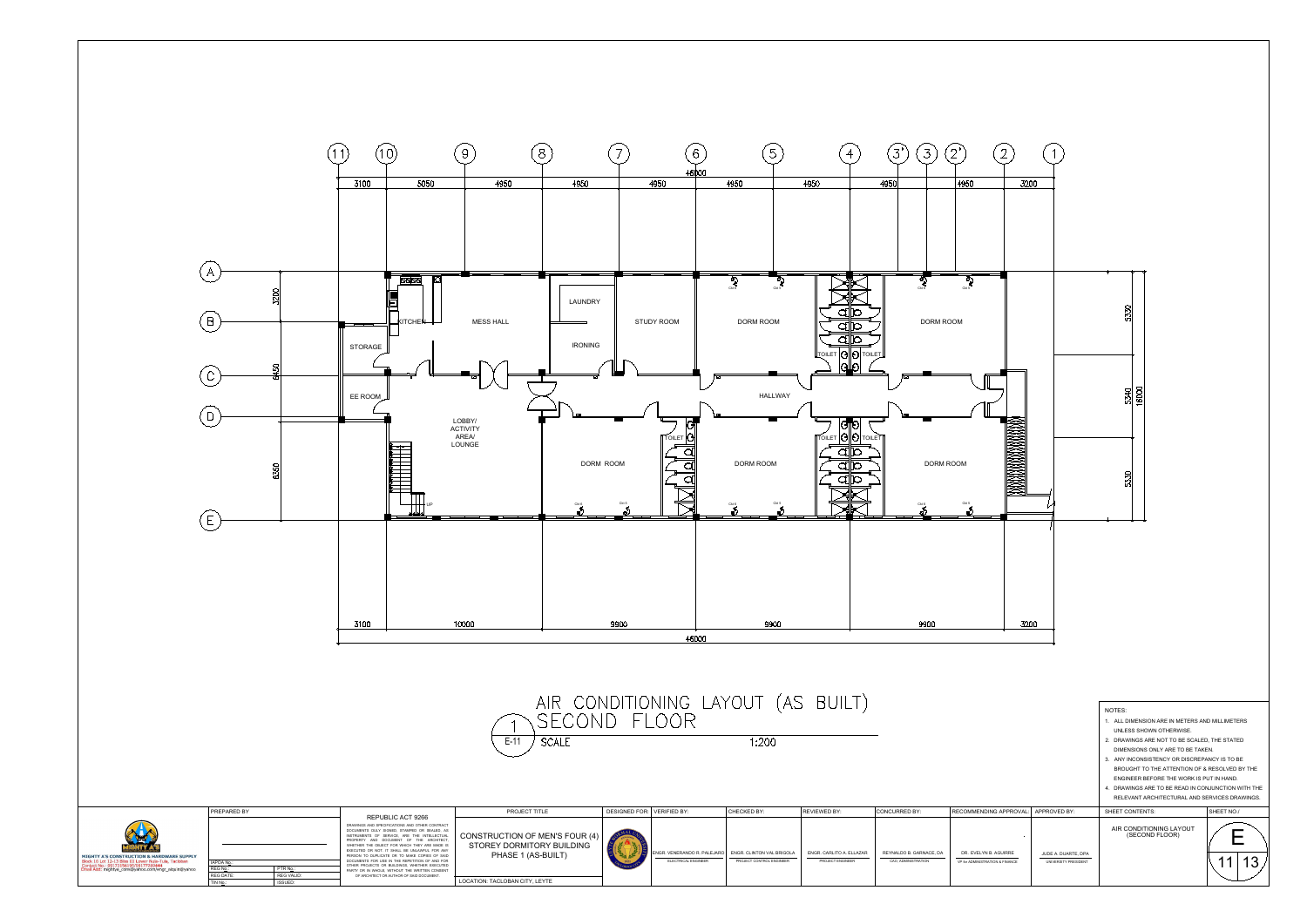

FDAS, POWER & AUXILLARY LAYOUT (AS BUILT)<br>\GROUND FLOOR

 $1:200$ 



 $E-12$  SCALE

|                                      |                                             | NOTES:                                             |            |  |
|--------------------------------------|---------------------------------------------|----------------------------------------------------|------------|--|
|                                      |                                             | 1. ALL DIMENSION ARE IN METERS AND MILLIMETERS     |            |  |
|                                      |                                             | UNLESS SHOWN OTHERWISE.                            |            |  |
|                                      |                                             | 2. DRAWINGS ARE NOT TO BE SCALED, THE STATED       |            |  |
|                                      |                                             | DIMENSIONS ONLY ARE TO BE TAKEN.                   |            |  |
|                                      |                                             | 3. ANY INCONSISTENCY OR DISCREPANCY IS TO BE       |            |  |
|                                      |                                             | BROUGHT TO THE ATTENTION OF & RESOLVED BY THE      |            |  |
|                                      |                                             | ENGINEER BEFORE THE WORK IS PUT IN HAND.           |            |  |
|                                      |                                             | 4. DRAWINGS ARE TO BE READ IN CONJUNCTION WITH THE |            |  |
|                                      |                                             | RELEVANT ARCHITECTURAL AND SERVICES DRAWINGS.      |            |  |
| <b>ING APPROVAL:</b>                 | APPROVED BY:                                | SHEET CONTENTS:                                    | SHEET NO./ |  |
|                                      |                                             | FDAS, POWER & AUXILLARY<br>LAYOUT (GROUND FLOOR)   |            |  |
| <b>B. AGUIRRE</b><br>ATION & FINANCE | JUDE A. DUARTE, DPA<br>UNIVERSITY PRESIDENT |                                                    | 13<br>12   |  |
|                                      |                                             |                                                    |            |  |